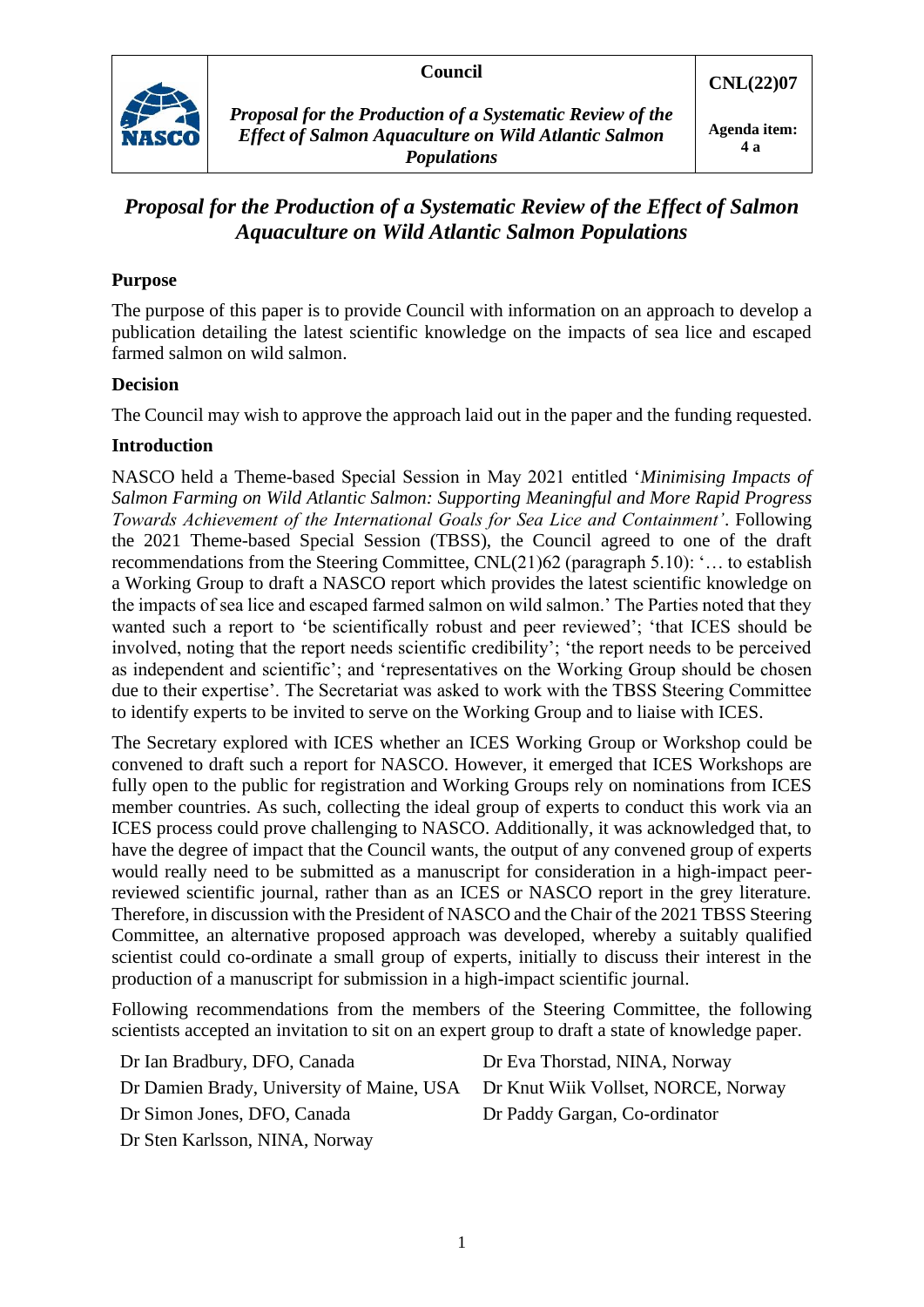This document has been developed by the group as a proposal to the NASCO Council on how a paper can be developed which provides the latest scientific knowledge on the impacts of sea lice and escaped farmed salmon on wild salmon.

### **Background**

Salmon aquaculture is becoming more and more important to food production and expanding across the world. At the same time, many wild salmon populations decline and approach extirpation in some areas. Over the last few decades studies on the environmental impacts of salmonid fish farming have increased dramatically with a large number focusing on the impact of salmon lice (Vollset *et al.* 2016, Johnsen *et al.* 2021) and escaped farmed salmon. Despite a myriad of well-designed and supported studies there remains a lack of clarity regarding the presence and magnitude of an effect of salmon aquaculture on wild salmon populations.

This paper proposes to apply a systematic review on the research on the two most extensively researched routes of interaction between aquaculture and wild fish, namely the impact of sea lice and escapees. The goal is to use a weight of evidence approach to explore the presence and magnitude of any impact salmon aquaculture, in this case sea lice and escapees, are having on wild populations. If the systematic review provides sufficient quantitative data the study will continue to do a meta-analysis on the effect of these factors on the populations of wild fish. The role of NASCO is to conserve, restore, enhance and rationally manage Atlantic salmon though international co-operation, taking account of all available scientific information. The approach taken in this review will provide NASCO with an up to date scientific review of the impacts of salmon aquaculture on wild salmon populations.

## **Motivation**

The large scale of the salmon aquaculture industry has allowed the potential impact of Atlantic salmon farming on wild Atlantic salmon to be studied internationally. Atlantic salmon is the model organism for aquaculture-wildlife interaction and there is a need for a comprehensive review of the large body of scientific knowledge gained, for an improved trajectory of salmon farming in particular and for aquaculture in general. Particularly the impacts of salmon lice and escaped farmed salmon have received a lot of scrutiny and served as model systems to understand such mechanisms as pathogen spillover/spillback effects (Groner *et al.* 2016), human induced evolution (Besnier *et al.* 2014), and how genetic introgression into wild populations impacts population productivity and persistence (Bolstad *et al.* 2017, 2021, Wacker *et al.* 2021). Over the last two decades, studies on these two environmental impacts of salmonid fish farming have increased dramatically and studies that quantify effect sizes on population levels of wild salmon have been increasingly common. For example, for salmon lice, randomised control trials (Vollset *et al.* 2016) and combinations of modeling methods (Johnsen *et al.* 2021) have started to put numbers to how large the impact is on the recruitment of salmon. Similarly, effects of genetic introgression on the productivity and demography of salmon populations are emerging both from experimental, field-based empirical data (e.g., Fleming *et al.* 2000; McGinnity et. 2003), and modeling studies (Castellani *et al.* 2018). However, a thorough evaluation of the impact of these two factors, both individually and their combined impact on wild salmon populations remains lacking. From a management point of view getting a correct assessment of the actual potential risk fish farming may pose is therefore of utmost importance as many wild salmon populations across the North Atlantic decline (Lehnert *et al.* 2019).

Early review publications have described the current state of knowledge (e.g. Torrissen *et al.* 2015). However these earlier studies have not done so in a systematic or quantitative manner, emphasising different studies based on expert opinions. The current state of research on these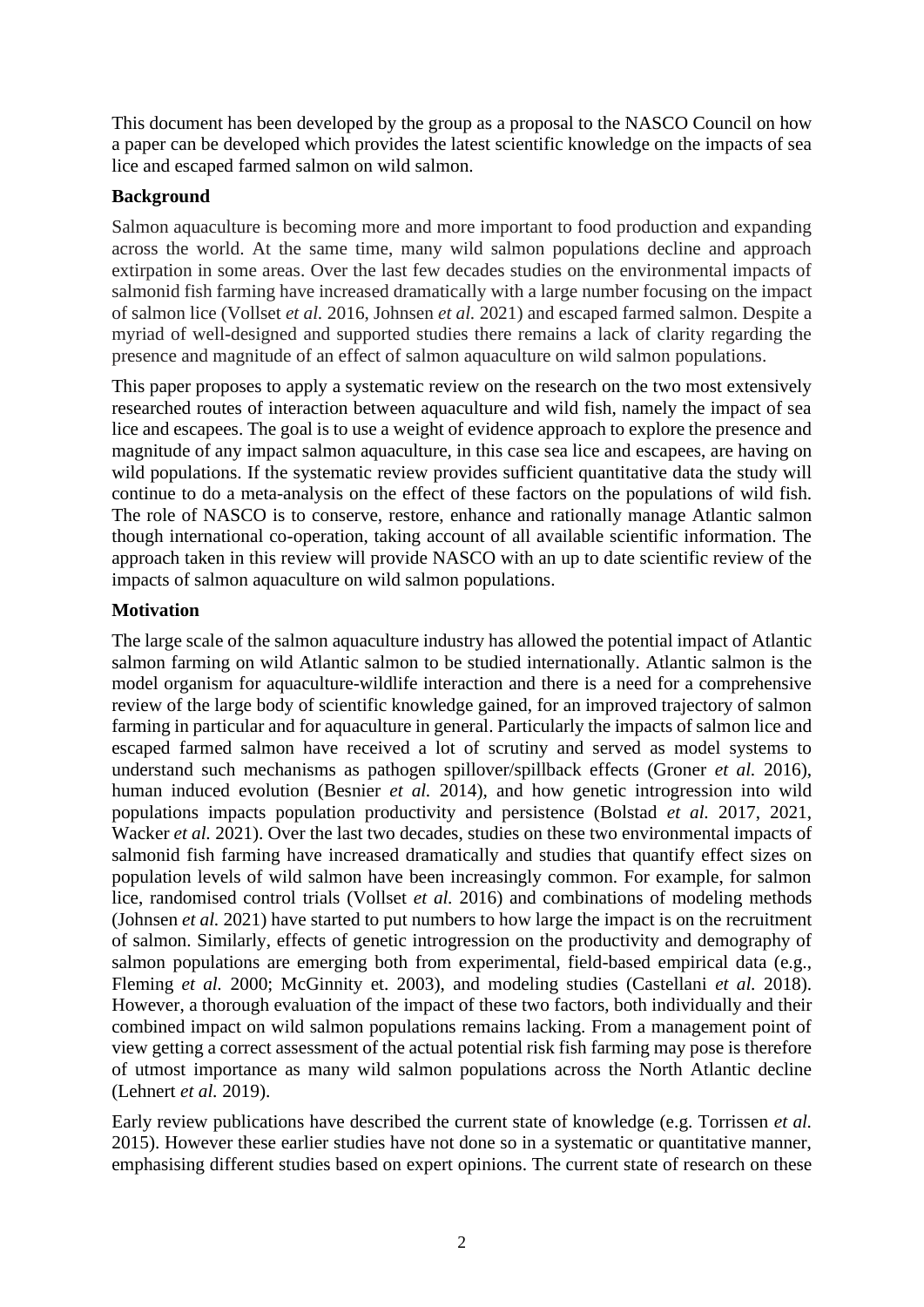topics can provide ample effect size estimates of these impacts on wild fish that can describe the current state of knowledge in a quantitative way. A systematic review and meta-analysis of salmon lice and genetic introgression of fish farming may help provide such information.

### **Methods**

### **Systematic Review & Meta-Analysis**

The goal of this review is to systematically review all relevant literature and where there is sufficient data, a meta-analysis will be conducted to quantitatively assess the impact of salmon lice from aquaculture on wild Atlantic salmon. Systematic reviews aim to answer a specific question as precisely as possible in an unbiased way (i.e. what is the impact of [intervention/exposure] on [population]?). This method critically appraises (assesses the risk of bias for each study) and synthesises (quantitatively using meta-analysis if possible) all available evidence relevant to the question. Studies are weighted based on outcome of the critical appraisal, with less weight given to lower quality studies and more weight to higher quality studies. In addition, knowledge gaps are highlighted to provide guidance for future research.

#### **Outputs**

*1. Systematic Review – What are the impacts of salmon lice from aquaculture on wild Atlantic salmon populations?*

Substantial research over the last decade in Norway, Scotland, and Ireland has demonstrated significant demographic impacts to wild salmon due to sea lice associated with salmon aquaculture in wild Atlantic Salmon populations (e.g. Shephard and Gargan 2017; Thorstad and Finstad 2018). The magnitude of wild population decline in years of sea lice outbreaks in salmon farms has been reported to be between 12-50% (Shephard and Gargan 2017; Thorstad and Finstad 2018). Within the literature there are examples of studies that conclude that the effects of these impacts are miniscule (Jackson *et al.* 2013) to dramatic (Shephard and Gargan 2017), giving an impression of scientific disagreement and large uncertainty. In reality, it is not unexpected that studies may produce a large heterogeneity in effect sizes given that effects may be strongly context dependent (Vollset *et al.* 2018). Here the goal will be to conduct a metaanalysis to quantitatively assess the impact of salmon lice from aquaculture on wild Atlantic salmon across studies and regions of the North Atlantic.

Examine effects and effect sizes of salmon lice on populations such as:

- on marine survival:
- on reduction in numbers of adult spawners;
- failure to meet conservation limits;
- effects on age of return of adult spawners; and
- any evidence of secondary effects of lice, or reduction in length & weight.
- *2. Synthesis Paper – What evidence exists on the impact of genetic introgression of farmed salmon escapees on wild salmon populations?*

The escape of farmed salmon has been documented everywhere salmon farming occurs and they have repeatedly been shown to interbreed with wild salmon, resulting in genetic changes to wild populations (Karlsson *et al.* 2016, Glover *et al.* 2017). The resulting offspring of escaped farmed salmon display reduced survival in comparison to wild salmon (Fleming *et al.* 1996; Fleming *et al.* 2000; McGinnity *et al.* 2003; Sylvester *et al.* 2019, Wacker *et al.* 2021) and resulting population decline has been demonstrated both experimentally and through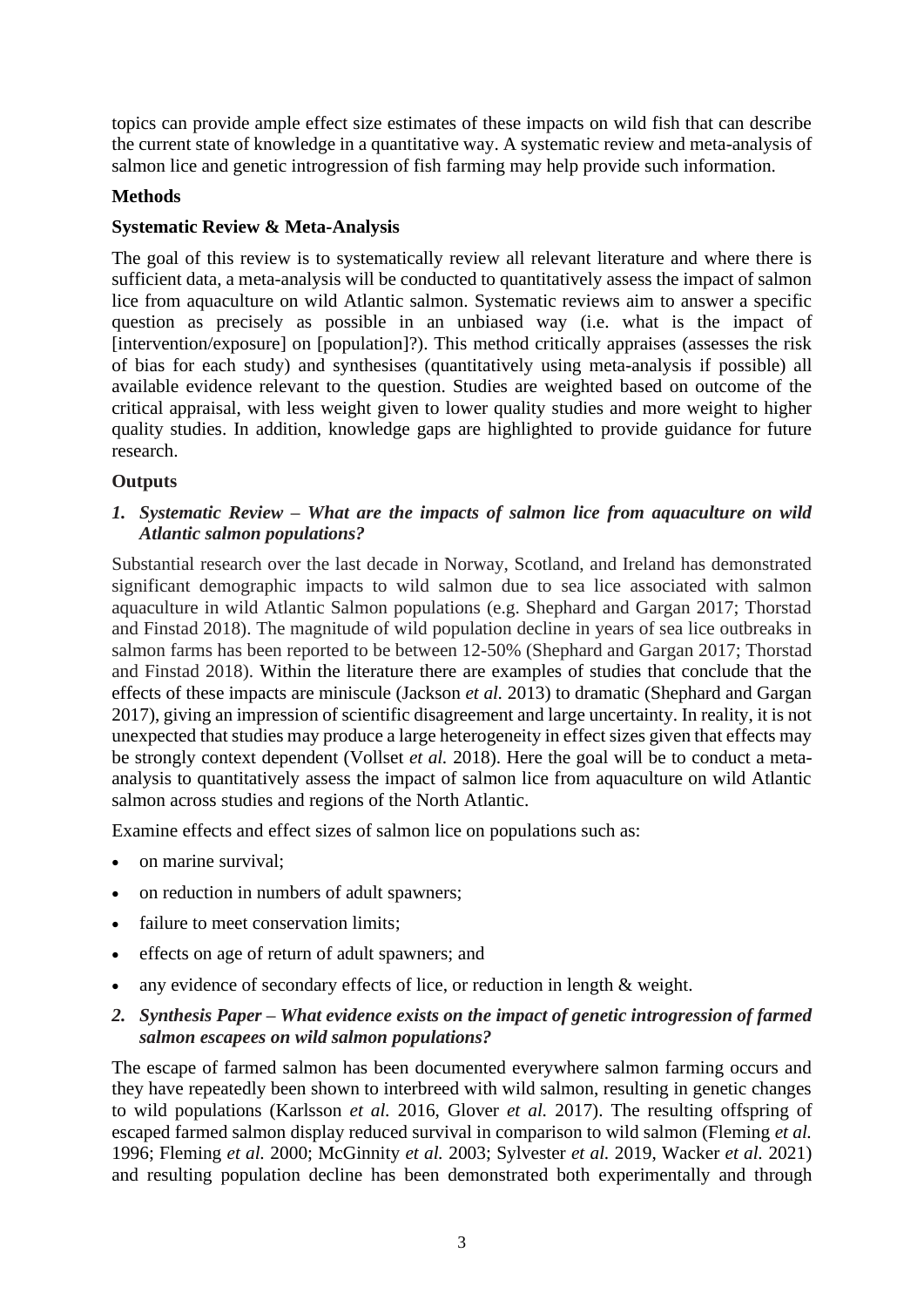simulation studies (Bradbury *et al.* 2020; Castellani *et al.* 2015, 2018; Fleming *et al.* 2000; McGinnity *et al.* 2003; Skaala *et al.* 2019). In contrast to the effect of salmon lice, the effect of genetic introgression is a much broader research question as the impacts may span various life history stages differently (Bolstad *et al.* 2017, 2021). Consequently, although there are numerous studies on the effect of genetic introgression on wild fish, it may be a more difficult topic to conduct a meta-analysis on. In that case, the paper will review the large body of work evaluating the impact of escaped farmed salmon on wild salmon populations focusing on the presence of escapees in the wild, evidence for hybridisation and introgression, and the consequences for wild populations and where possible focusing on the mechanisms and magnitude of effect.

Review the effects of genetic introgression such as:

- data on number or presence of escapees in wild rivers;
- genetic estimates of introgression in the wild;
- modeling the population impacts of escapees and introgression;
- estimates of hybrid survival and reproductive success;
- experimental and modeling evidence of population response to hybridisation;
- changes in life history traits of wild salmon populations exposed to escapees;
- changes in other traits including immune response, lipid storage, gene expression, or behavior (including increased predation risk) due to hybridisation;
- the combined effect of introgression and supplementary stocking; and
- the geographic extent of impact in terms of how far escaped farmed salmon spread.
- *3. Comprehensive assessment on the impacts of aquaculture on Atlantic Salmon*

With the above two syntheses complete, the team will have the reliable and objective evidence needed to confidently assess the overall impact of aquaculture on Atlantic salmon. It is likely that as the study develops, other experts will be invited to contribute to the paper. The study will provide NASCO with the State of Knowledge paper on the impacts of sea lice and escapes on wild salmon populations. This paper will be written by the team of experts based on the results of the two syntheses and published in a high impact journal.

#### **Costings**

It will be necessary to contract a scientist to undertake the systematic review and synthesis analysis and undertake meta-analysis before the expert group assess the findings and contribute to the paper. The scientist will also undertake the majority of report collation and writing. Costs will be in the form of contracted hours. There will also be costs associated with the expert group and co-ordination of the process.

| <b>Description</b>                               | <b>Cost Estimates</b><br>(EUR) | <b>Details</b>                                                            |
|--------------------------------------------------|--------------------------------|---------------------------------------------------------------------------|
| <b>Expert meetings</b>                           | 10000                          | Costs associated with the expert group<br>and online meetings             |
| Search term development and<br>literature review | 10000                          | Costs for standard search term<br>development (including librarian costs) |
| Data extraction and analysis                     | 25000                          | Costs of identifying data and conducting<br>standard meta-analysis,       |
| Writing of manuscript                            | 30000                          | Writing and co-ordinating                                                 |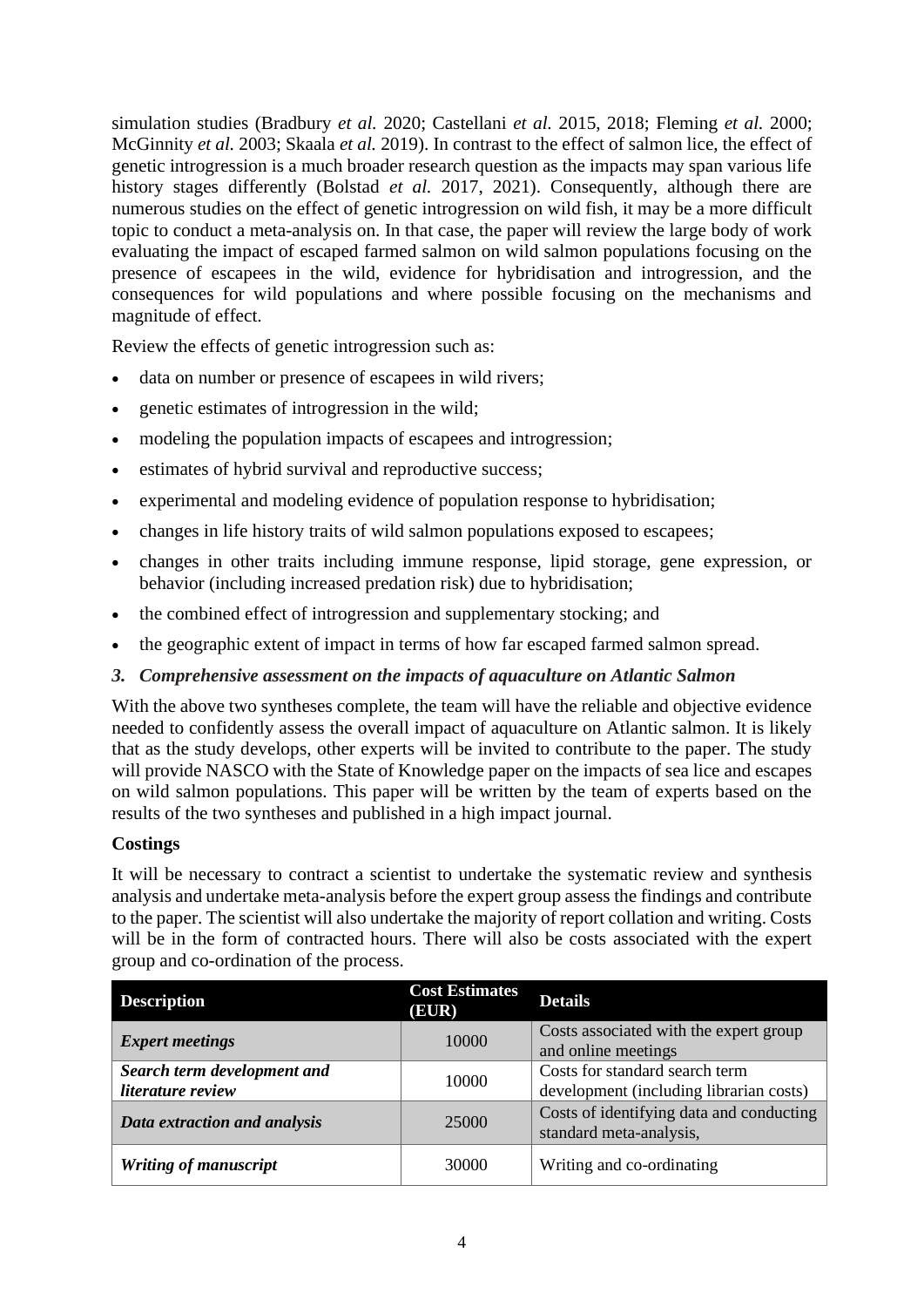| <b>Publication fee (e.g.</b><br><b>Nature/Science/Science advances</b> | 8000  | Costs for publication of paper in high<br>ranking journal |
|------------------------------------------------------------------------|-------|-----------------------------------------------------------|
| <b>Total Estimated Cost</b>                                            | 83000 |                                                           |

#### **Timeframe**

| <b>Month</b> | <b>Task Identified</b>                                   |
|--------------|----------------------------------------------------------|
|              | Search term development and literature review            |
| h            | Identifying relevant data and conducting a Meta-analysis |
| 12           | Report writing and liaison with other experts            |
| 15           | Submission to high ranking journal                       |
| $18 - 20$    | <b>Publication of final scientific paper</b>             |

#### **References**

- Besnier, F., Kent, M., Skern-Mauritzen, R. *et al.* 2014. Human-induced evolution caught in action: SNP-array reveals rapid amphi-atlantic spread of pesticide resistance in the salmon ecotoparasite *Lepeophtheirus salmonis*. *BMC Genomics* **15,** 937
- Bolstad G. H., Hindar K., Robertsen G., Jonsson B., Sægrov H., Diserud O. H., Fiske P., Jensen A. J., Urdal K., Næsje T., Barlaup B. T., Florø-Larsen B., Lo H., Niemela E., Karlsson S. 2017. Gene flow from domesticated escapes alters the life history of wild Atlantic salmon. *Nature: Ecology & Evolution;* Volume 1.
- Bolstad, G. H., Karlsson, S., Hagen, I. J., Fiske, P., Urdal, K., Sægrov, H., ... & Hindar, K. 2021. Introgression from farmed escapees affects the full life cycle of wild Atlantic salmon. Science advances, 7(52), eabj3397.
- Bradbury, I. R., Burgetz, I., Coulson, M. W., Verspoor, E., Gilbey, J., Lehnert, S. J., Kess, T., Cross, T. F., Vasemägi, A., Solberg, M. F., Fleming, I. A., & McGinnity, P. 2020. Beyond hybridization: the genetic impacts of nonreproductive ecological interactions of salmon aquaculture on wild populations. Aquaculture Environment Interactions, 12, 429-445. doi:10.3354/aei00376
- Castellani, M., Heino, M., Gilbey, J., Araki, H., Svasand, T., & Glover, K. A. 2015. IBSEM: An individual-based Atlantic salmon population model. *PLoS ONE*, **10**(9), e0138444
- Castellani, M., Heino, M., Gilbey, J., Araki, H., Svåsand, T., & Glover, K. A. 2018. Modeling fitness changes in wild Atlantic salmon populations faced by spawning intrusion of domesticated escapees. Evolutionary Applications, 11(6), 1010-1025.
- Costello, M.J. 2006. Ecology of sea lice parasitic on farmed and wild fish. Trends in Parasitology 22, 475–483.
- Fleming, I. A., Jonsson, B., Gross, M. R., and Lamberg, A. 1996. An experimental study of the reproductive behaviour and success of farmed and wild Atlantic salmon (*Salmo salar*). Journal of Applied Ecology, 33: 893-905.
- Fleming, I. A., Hindar, K., Mjolnerod, I. B., Jonsson, B., Balstad, T., and Lamberg, A. 2000. Lifetime success and interactions of farm salmon invading a native population. Proceedings of the Royal Society of London Series B-Biological Sciences, 267: 1517- 1523.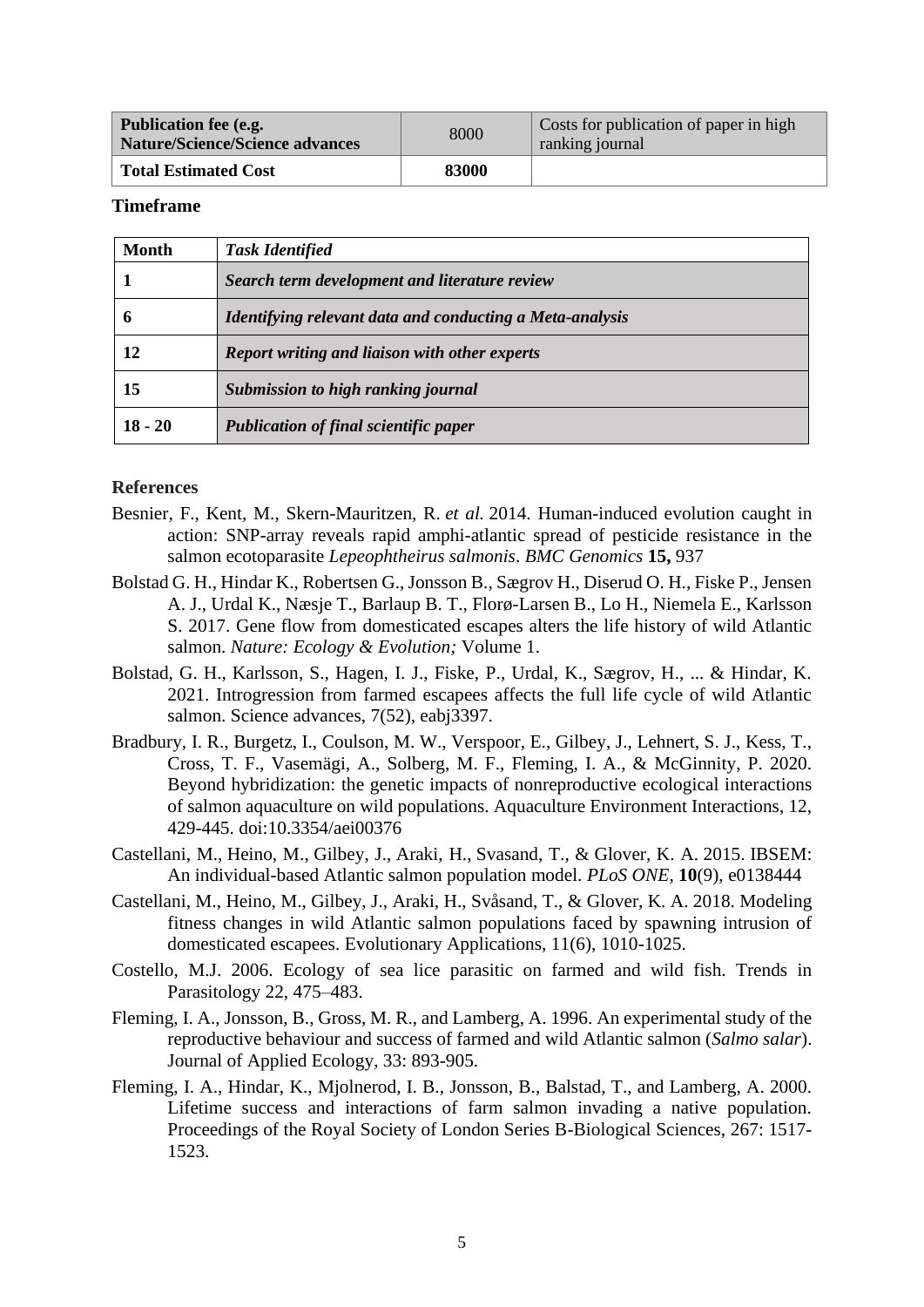- Glover, K. A. 2014. Human-induced evolution caught in action: SNP-array reveals rapid amphi-atlantic spread of pesticide resistance in the salmon ecotoparasite *Lepeophtheirus salmonis*. BMC genomics, 15(1), 1-18.
- Glover, K. A., Solberg, M. F., McGinnity, P., Hindar, K., Verspoor, E., Coulson, M. W., Svåsand, T. 2017. Half a century of genetic interaction between farmed and wild Atlan tic salmon: Status of knowledge and unanswered questions. *Fish and Fisheries*, **18**(5), 890– 927.
- Groner, M. L., Rogers, L. A., Bateman, A. W., Connors, B. M., Frazer, L. N., Godwin, S. C., ... & Schlägel, U. E. 2016. Lessons from sea louse and salmon epidemiology. Philosophical Transactions of the Royal Society B: Biological Sciences, 371(1689), 20150203.
- Jackson D, Cotter D, Newell J, McEvoy S, O'Donohoe P, Kane F, McDermott T, Kelly S & Drumm A. 2013. Impact of *Lepeophtheirus salmonis* infestations on migrating Atlantic salmon, *Salmo salar* L., smolts at eight locations in Ireland with an analysis of liceinduced marine mortality. Journal of Fish Diseases 36 (3), 273-281.
- Johnsen, I. A., Harvey, A., Sævik, P. N., Sandvik, A. D., Ugedal, O., Adlandsvik, B., Wennevik, V., Glover, K. A., and Karlsen, Ø. 2021. Salmon lice-induced mortality of Atlantic salmon during post-smolt migration in Norway. ICES Journal of Marine Science, 78: 142–154.
- Karlsson S., Diserud O. H., Fiske P. & Hindar K. 2016. Widespread genetic introgression of escaped farmed Atlantic salmon in wild salmon populations. ICES Journal of Marine Science. doi:10.1093/icesjms/fsw121.
- Lehnert, S.J., Kess, T., Bentzen, P. *et al.* 2019. Genomic signatures and correlates of widespread population declines in salmon. *Nat Commun* **10,** 2996. <https://doi.org/10.1038/s41467-019-10972-w>
- McGinnity, P., Prodohl, P., Ferguson, K., Hynes, R., O'Maoileidigh, N., Baker, N., Cotter, D., *et al.* 2003. Fitness reduction and potential extinction of wild populations of Atlantic salmon, *Salmo salar*, as a result of interactions with escaped farm salmon. Proceedings of the Royal Society of London Series B-Biological Sciences, 270: 2443-2450.
- Shephard, S. and Gargan, P. 2017. "Quantifying the contribution of sea lice from aquaculture to declining annual returns in a wild Atlantic Salmon population." Aquaculture Environment Interactions **9**: 181-192.
- Skaala, Ø., Besnier, F., Borgstrøm, R., Barlaup, B. T., Sørvik, A. G., Normann, E., Østebø, B. I. *et al.* 2019. An extensive common-garden study with domesticated and wild Atlantic salmon in the wild reveals impact on smolt production and shifts in fitness traits. Evolutionary Applications, 12: 1001–1016.
- Taranger, G. L., Karlsen, Ø., Bannister, R. J., Glover, K. A., Husa, V., Karlsbakk, E., ... & Svåsand, T. 2015. Risk assessment of the environmental impact of Norwegian Atlantic salmon farming. *ICES Journal of Marine Science*, *72*(3), 997-1021.
- Thorstad, E. B. and B. Finstad. 2018. "Impacts of salmon lice emanating from salmon farms on wild Atlantic salmon and sea trout." NINA Report **1449**: 1-22.
- Torrissen, O., Jones, S., Asche, F. *et al.* 2013. Salmon lice impact on wild salmonids and salmon aquaculture. Journal of Fish Diseases 36, 171–194.
- Vollset KW, Krontveit RI, Jansen P, Finstad B *et al.* 2016. Impacts of parasites on marine survival of Atlantic salmon:a meta-analysis. Fish Fish 17: 714−730
- Vollset, K.W. 2019. Parasite induced mortality is context dependent in Atlantic salmon: insights from an individual-based model. *Sci Rep* **9,** 17377.